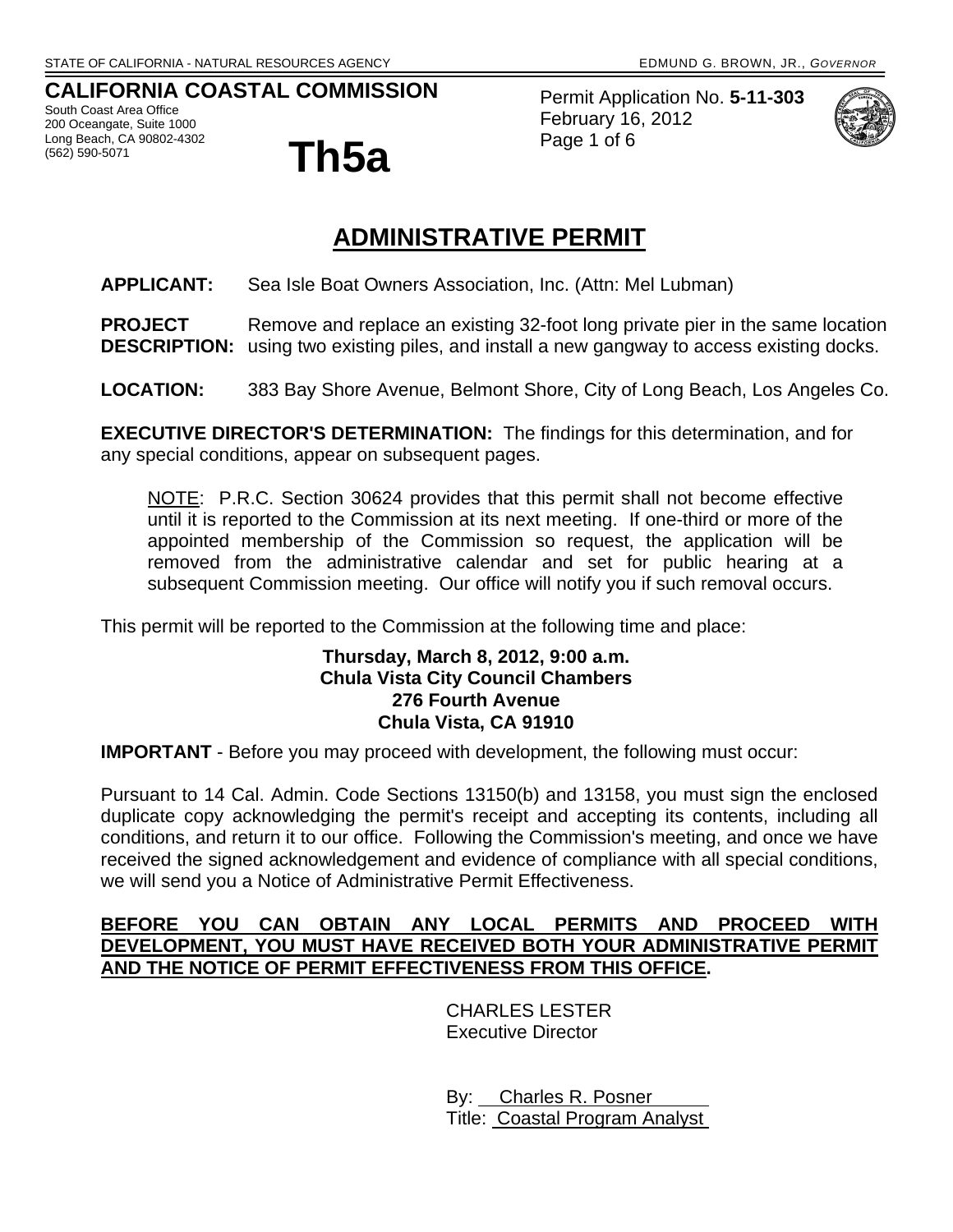#### 5-11-303 Page 2 of 6

## **STANDARD CONDITIONS:**

- 1. Notice of Receipt and Acknowledgment. The permit is not valid and development shall not commence until a copy of the permit, signed by the permittee or authorized agent, acknowledging receipt of the permit and acceptance of the terms and conditions, is returned to the Commission office.
- 2. Expiration. If development has not commenced, the permit will expire two years from the date this permit is reported to the Commission. Development shall be pursued in a diligent manner and completed in a reasonable period of time. Application for extension of the permit must be made prior to the expiration date.
- 3. Interpretation. Any questions of intent or interpretation of any term or condition will be resolved by the Executive Director or the Commission.
- 4. Assignment. The permit may be assigned to any qualified person, provided assignee files with the Commission an affidavit accepting all terms and conditions of the permit.
- 5. Terms and Conditions Run with the Land. These terms and conditions shall be perpetual, and it is the intention of the Commission and the permittee to bind all future owners and possessors of the subject property to the terms and conditions.

## **SPECIAL CONDITIONS:** See Page Four.

## **EXECUTIVE DIRECTOR'S DETERMINATION (continued):**

The Executive Director hereby determines that the proposed development is a category of development which, pursuant to PRC Section 30624, qualifies for approval by the Executive Director through the issuance of an Administrative Permit. Subject to Standard and Special Conditions as attached, said development is in conformity with the provisions of Chapter 3 of the Coastal Act of 1976 and will not have any significant impacts on the environment within the meaning of the California Environmental Quality Act. If located between the nearest public road and the sea, this development is in conformity with the public access and public recreation policies of Chapter 3.

## **FINDINGS FOR EXECUTIVE DIRECTOR'S DETERMINATION:**

## **A. Project Description**

The proposed project involves the replacement of an existing private pier in Alamitos Bay at Belmont Shore in southeast Long Beach (See Exhibits). The existing 32-foot long pier will be dismantled, leaving the two supporting piles in place. A new 32-foot long pier will be constructed in the same location using the two existing support piles (Exhibit #5). A new 3'x 20' gangway will be attached to the new pier in order to provide access to the existing boat docks. No changes are proposed to the existing boat docks. No new piles are proposed or permitted. No dredging is proposed.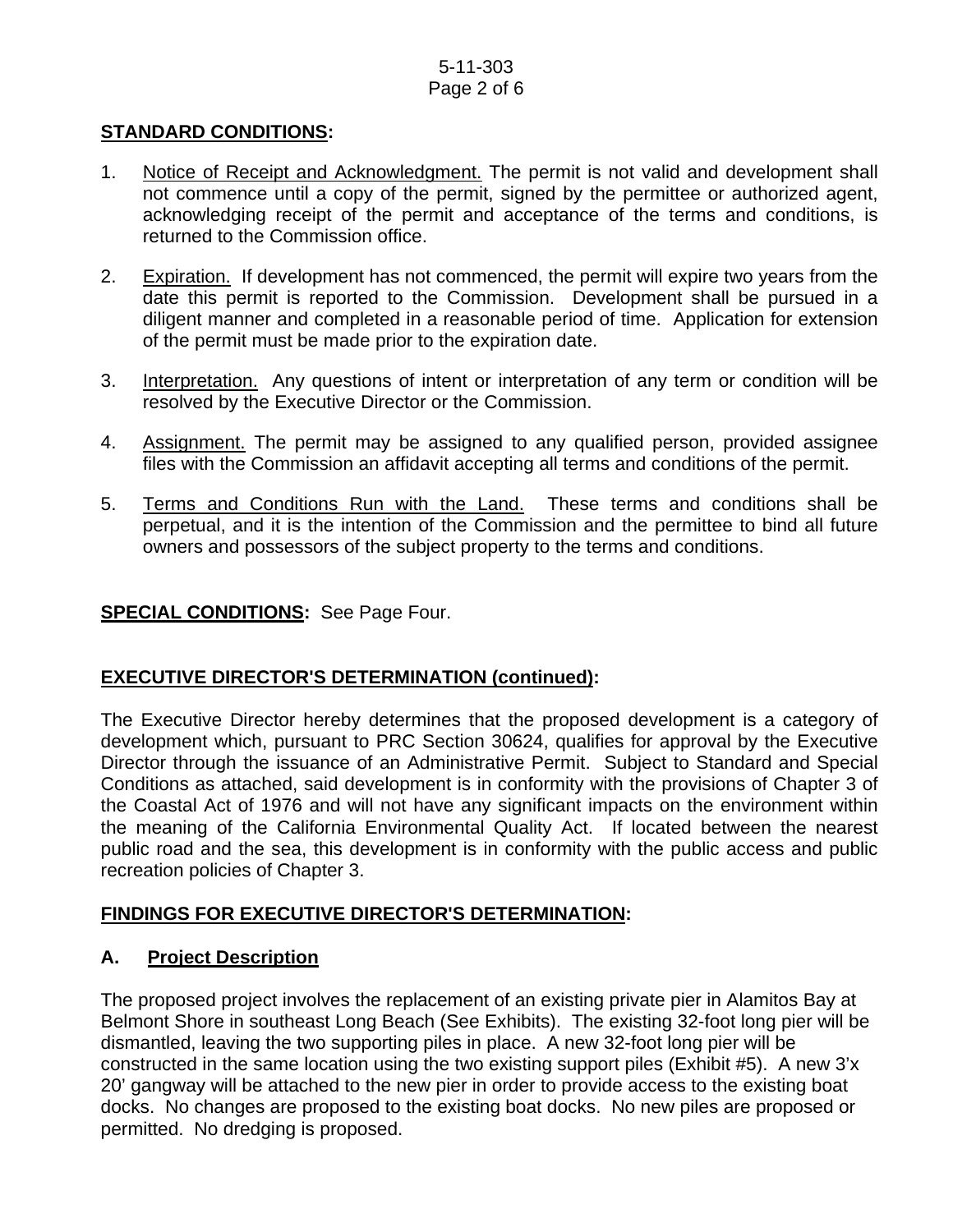The proposed project is in Alamitos Bay, situated between the bay's vertical seawall and the City Pierhead Line (Exhibit #4). The proposed pier and existing docks are associated with an adjacent condominium building. The proposed project is for boating recreation purposes. Noxious alga (*Caulerpa taxifolia)* has not been observed in the area. Eelgrass habitat will not be adversely affected by the proposed project because the project involves no bottom disturbance. Shading from the new pier will not adversely affect any existing eelgrass because the new pier is the same size and in the same location as the existing pier. The applicant has agreed to implement the recommended best management practices during construction in order to avoid any significant adverse effects on marine resources. Therefore, as proposed and conditioned herein, the development will not have any significant adverse affect on marine resources.

The proposed project will not interfere with the public accessway and parkway that exists immediately inland of the seawall in this location. The proposed project has received the approval of the City of Long Beach Department of Development Services and the City of Long Beach Marine Bureau.

## **B. Recreation/Marine Resources**

The proposed recreational boat dock development and its associated structures are an allowable and encouraged marine related use. No new piles are proposed or permitted. The proposed development has been conditioned to minimize any significant adverse effect the project may have on the environment by avoiding or mitigating impacts upon sensitive marine resources, such as eelgrass. There are no feasible less environmentally damaging alternatives available. As conditioned, the project will not significantly adversely impact eelgrass beds and will not contribute to the dispersal of the invasive aquatic algae, *Caulerpa taxifolia*. Further, as proposed and conditioned, the project, which is to be used solely for recreational boating purposes, conforms with Sections 30224 and 30233 of the Coastal Act.

## **C. Water Quality**

The proposed work will be occurring on or within coastal waters. The storage or placement of construction material, debris, or waste in a location where it could be discharged into coastal waters would result in an adverse effect on the marine environment. To reduce the potential for construction related impacts on water quality, the Commission imposes special conditions requiring, but not limited to, the appropriate storage and handling of construction equipment and materials to minimize the potential of pollutants to enter coastal waters and for the use of on-going best management practices following construction. As conditioned, the Commission finds that the development conforms with Sections 30230 and 30231 of the Coastal Act.

## **D. Public Access**

As conditioned, the proposed development will not have any new adverse impact on public access to the coast or to nearby recreational facilities. Thus, as conditioned, the proposed development conforms with Sections 30210 through 30214, Sections 30220 through 30224, and 30252 of the Coastal Act.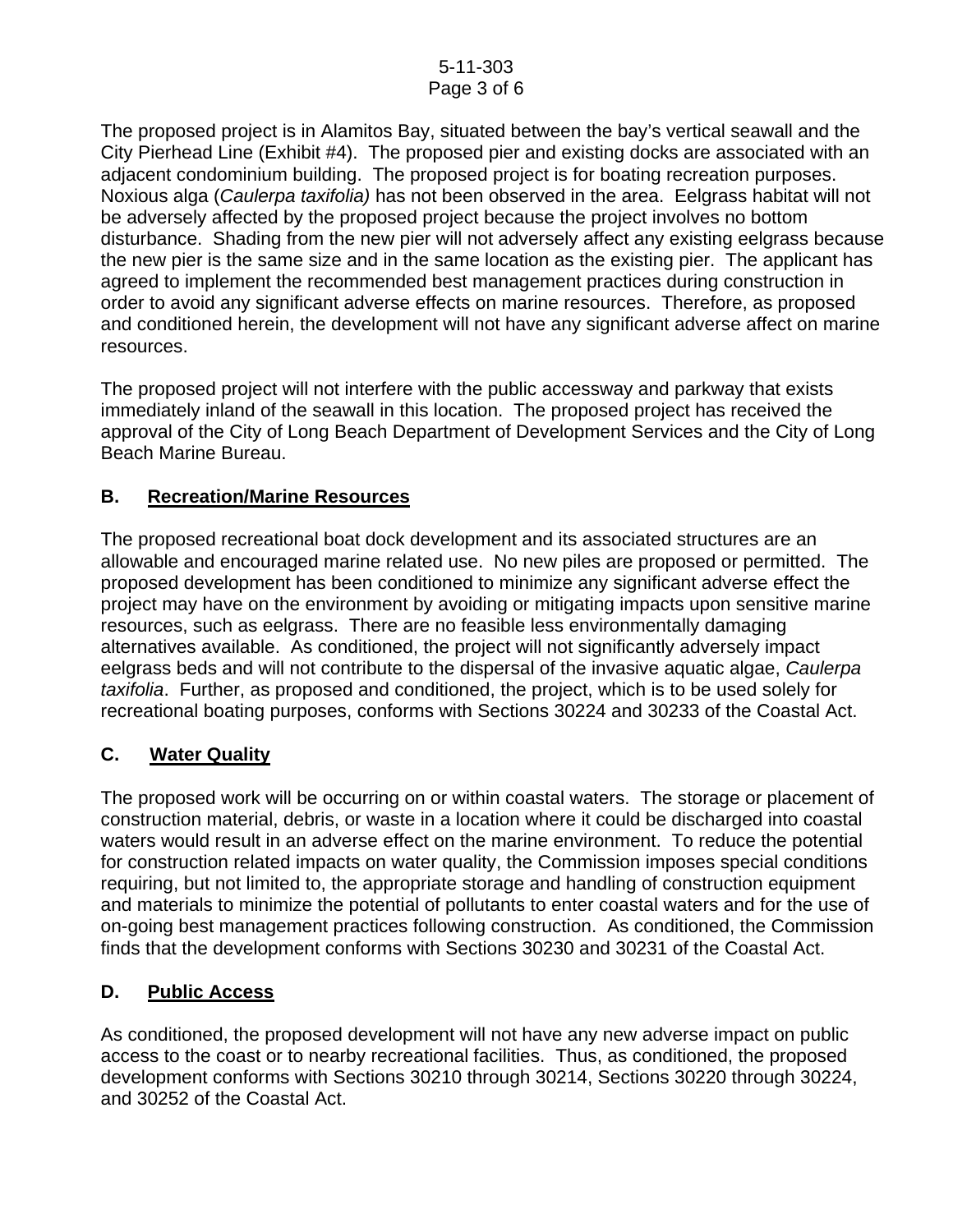## **E. Local Coastal Program**

A coastal development permit is required from the Commission for the proposed development because it is located within the Commission's area of original jurisdiction. The Commission's standard of review for the proposed development is the Chapter 3 policies of the Coastal Act. The City of Long Beach certified LCP is advisory in nature and may provide guidance. The Commission certified the City of Long Beach LCP on July 22, 1980. As conditioned, the proposed development is consistent with Chapter 3 of the Coastal Act and with the certified LCP for the area.

## **F. California Environmental Quality Act (CEQA)**

As conditioned, there are no feasible alternatives or feasible mitigation measures available which would substantially lessen any significant adverse effect which the activity may have on the environment. Therefore, the Commission finds that the proposed project, as conditioned to mitigate the identified impacts, is the least environmentally damaging feasible alternative and can be found consistent with the requirements of the Coastal Act to conform to CEQA.

#### **SPECIAL CONDITIONS:**

#### 1. **Permit Compliance**

 The permitted use of the approved development is for boating related uses only. All development must occur in strict compliance with the proposal as set forth in the application for permit, subject to any special conditions. Any deviation from the approved plans must be submitted for review by the Executive Director to determine whether an amendment to this coastal development permit is required.

#### 2. **Construction Responsibilities and Debris Removal**

- a) No construction materials, equipment, debris, or waste will be placed or stored where it may be subject to wave, wind, or rain erosion and dispersion.
- b) Any and all construction material shall be removed from the site within ten days of completion of construction and disposed of at an appropriate location.
- c) Machinery or construction materials not essential for project improvements are prohibited at all times in the subtidal or intertidal zones.
- d) Floating booms will be used to contain debris discharged into coastal waters and any debris discharged will be removed as soon as possible but no later than the end of each day.
- e) Divers will recover non-buoyant debris discharged into coastal waters as soon as possible after loss.
- f) At the end of the construction period, the permittee shall inspect the project area and ensure that no debris, trash or construction material has been left on the shore or in the water, and that the project has not created any hazard to navigation.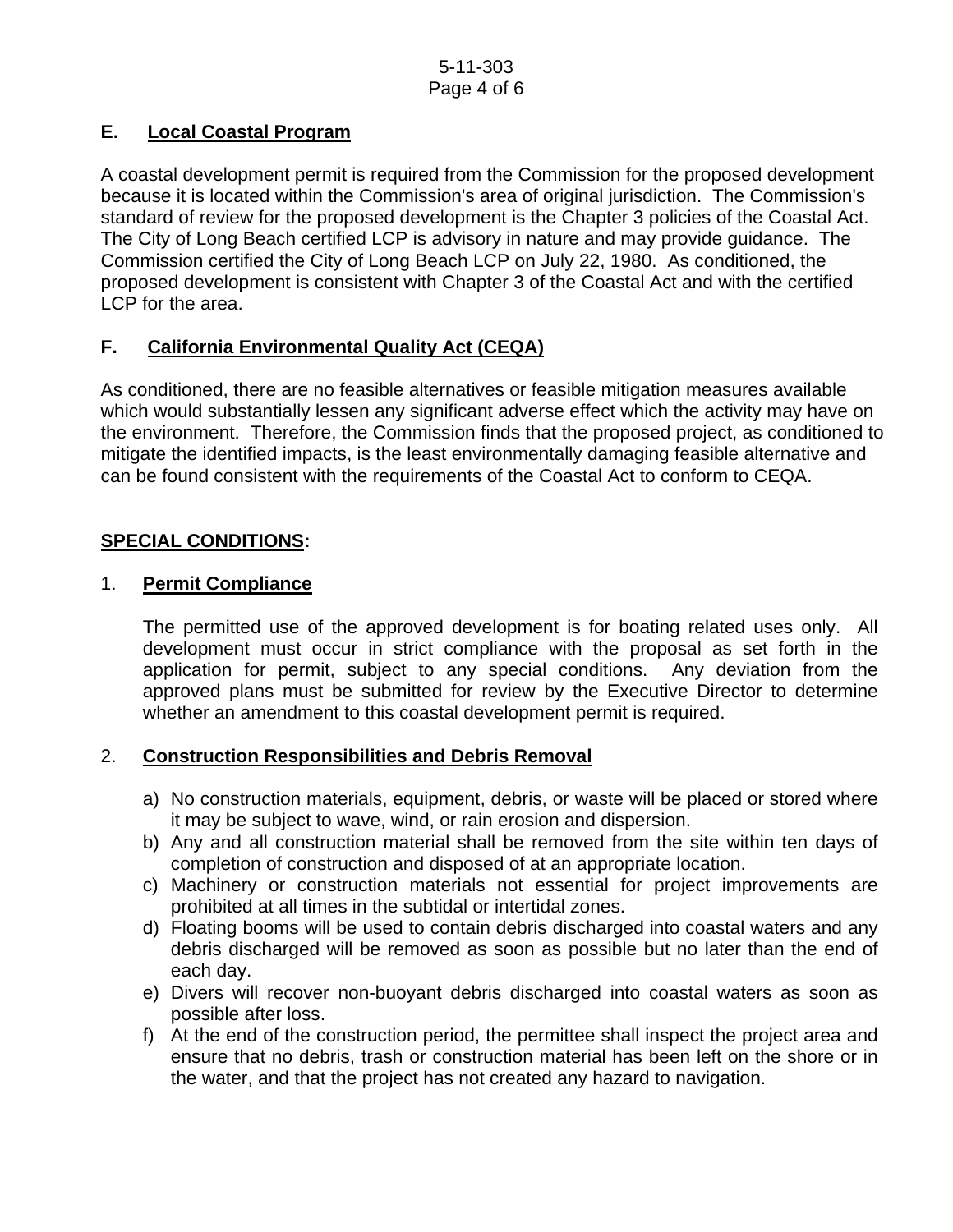#### 3. **Best Management Practices (BMP) Program**

By acceptance of this permit, the applicant agrees that the long-term water-borne berthing of boat(s) in the approved dock and/or boat slip will be managed in a manner that protects water quality pursuant to the implementation of the following BMPs:

- a) Boat Cleaning and Maintenance Measures:
	- 1. In-water top-side and bottom-side boat cleaning shall minimize the discharge of soaps, paints and debris.
	- 2. In-the-water hull scraping or any process that occurs under water that results in the removal of paint from boat hulls is prohibited. Only detergents and cleaning components that are designated by the manufacturer as phosphate-free and biodegradable shall be used, and only minimal amounts shall be used.
	- 3. The applicant shall minimize the use of detergents and boat cleaning and maintenance products containing ammonia, sodium hypochlorite, chlorinated solvents, petroleum distillates or lye.
- b) Solid and Liquid Waste Management Measures:

All trash, recyclables, and hazardous wastes or potential water contaminants, including old gasoline or gasoline with water, absorbent materials, oily rags, lead acid batteries, anti-freeze, waste diesel, kerosene and mineral spirits shall be disposed of in a proper manner and shall not at any time be disposed of in the water or gutter.

c) Petroleum Control Management Measures:

Oil absorbent materials should be examined at least once a year and replaced as necessary. The applicant shall recycle the materials, if possible, or dispose of them in accordance with hazardous waste disposal regulations. The boaters are encouraged to regularly inspect and maintain engines, seals, gaskets, lines and hoses in order to prevent oil and fuel spills. Boaters are also encouraged to use preventive engine maintenance, oil absorbents, bilge pump-out services, or steam cleaning services as much as possible to clean oily bilge areas. Clean and maintain bilges. Do not use detergents while cleaning. The use of soaps that can be discharged by bilge pumps is discouraged.

#### 4. **Public Access along the Waterway**

The proposed project shall not interfere with public access and use of the public walkway that runs along Alamitos Bay.

#### 5. **Resource Agencies**

The permittee shall comply with all requirements, requests and mitigation measures from the California Department of Fish and Game, Regional Water Quality Control Board, U.S. Army Corps of Engineers, and the U.S. Fish and Wildlife Service with respect to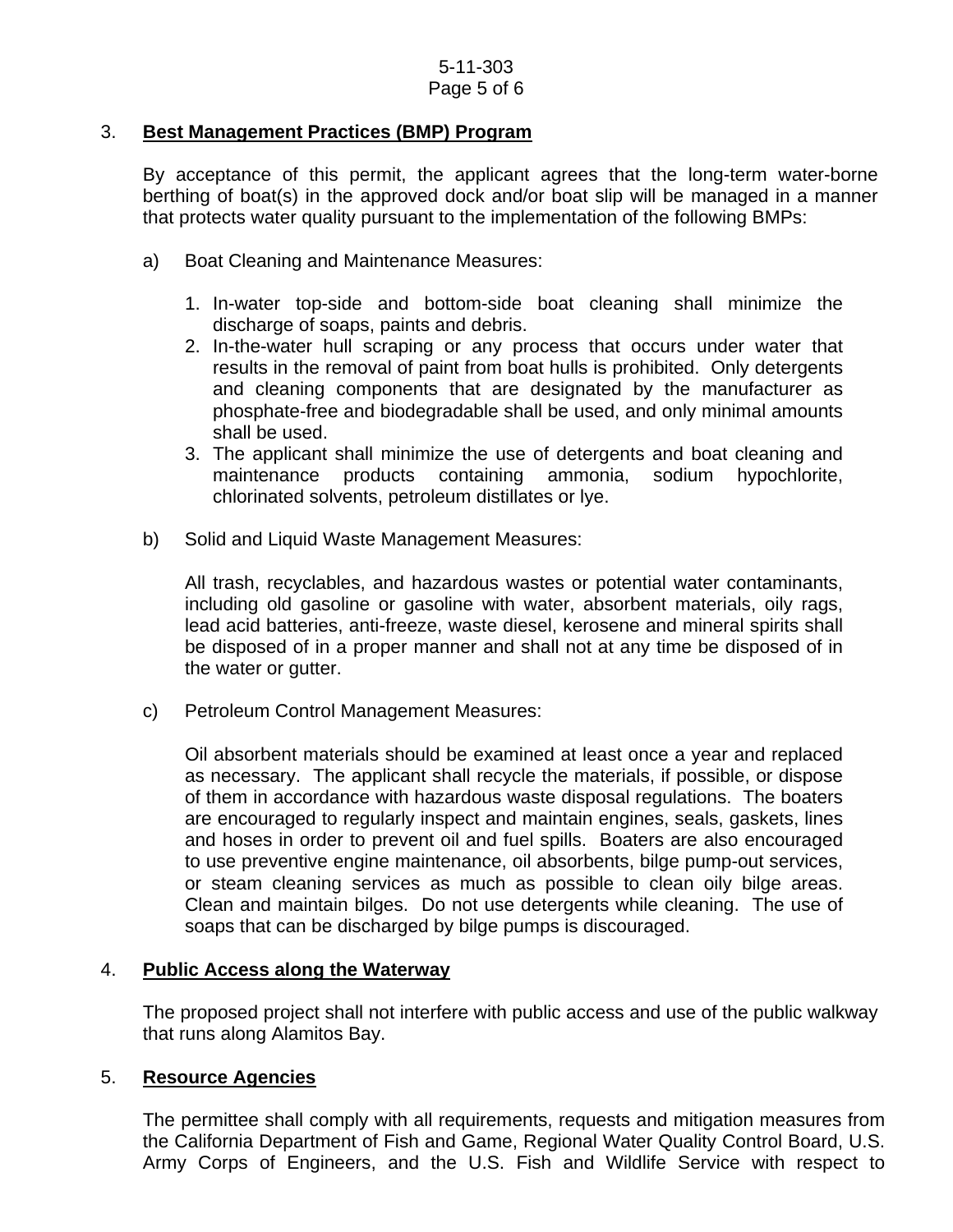#### 5-11-303 Page 6 of 6

preservation and protection of water quality and marine environment. Any change in the approved project that may be required by the above-stated agencies shall be submitted to the Executive Director in order to determine if the proposed change shall require a permit amendment pursuant to the requirements of the Coastal Act and the California Code of Regulations.

## **ACKNOWLEDGMENT OF PERMIT RECEIPT/ACCEPTANCE OF CONTENTS:**

I/We acknowledge that I/we have received a copy of this permit and have accepted its contents including all conditions.

\_\_\_\_\_\_\_\_\_\_\_\_\_\_\_\_\_\_\_\_\_\_\_\_\_\_\_\_ \_\_\_\_\_\_\_\_\_\_\_\_\_\_\_\_\_\_\_\_\_\_ Applicant's Signature Date of Signing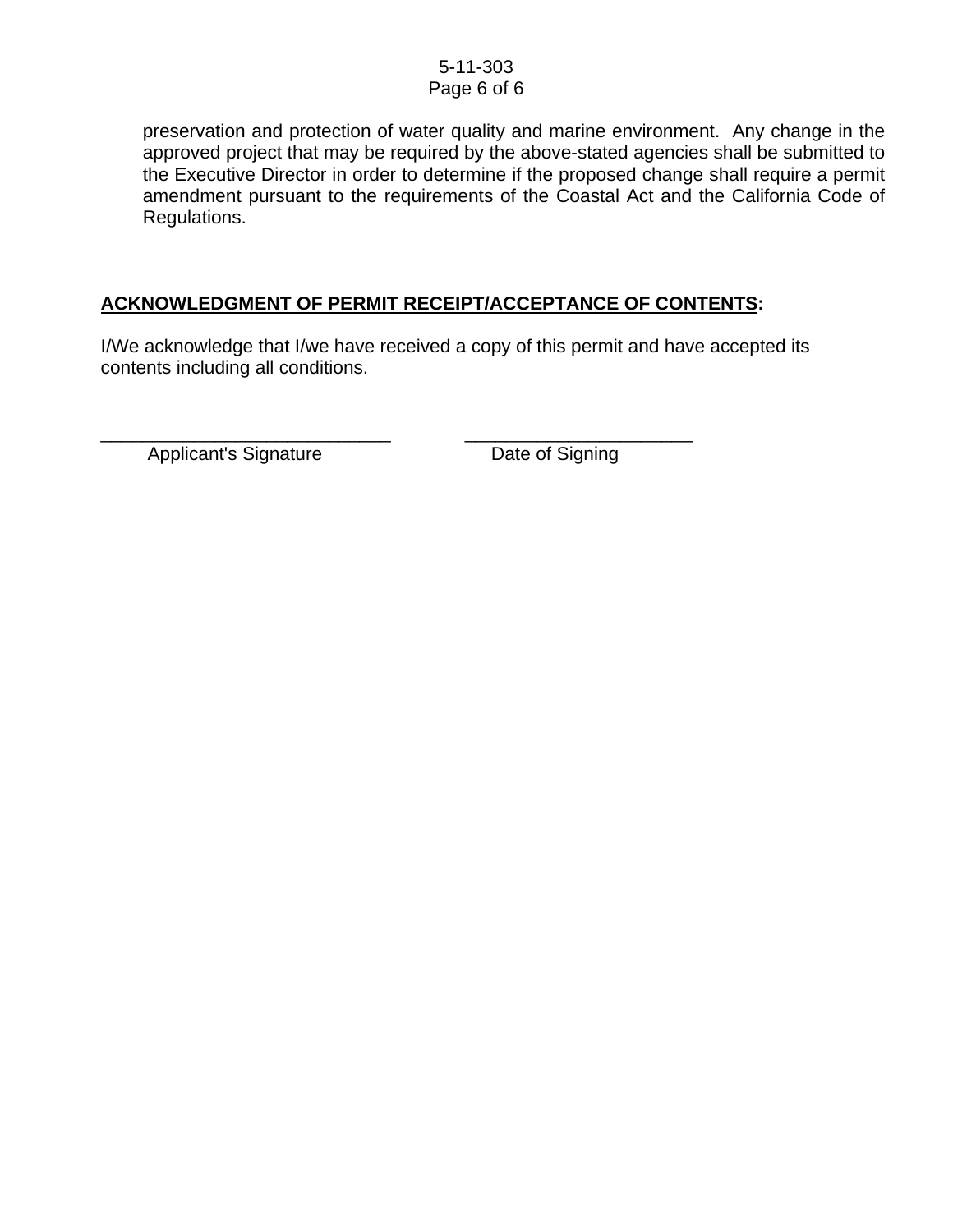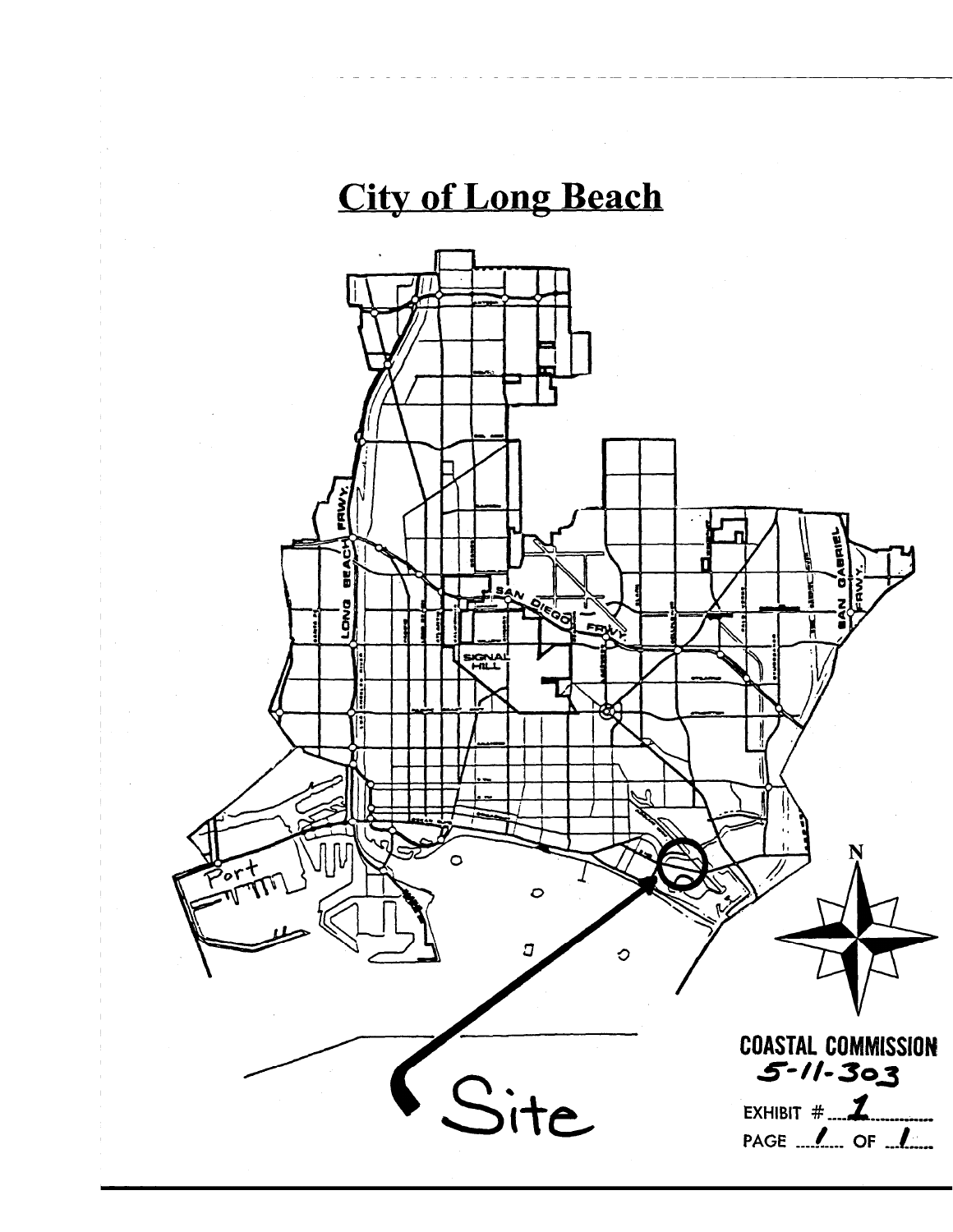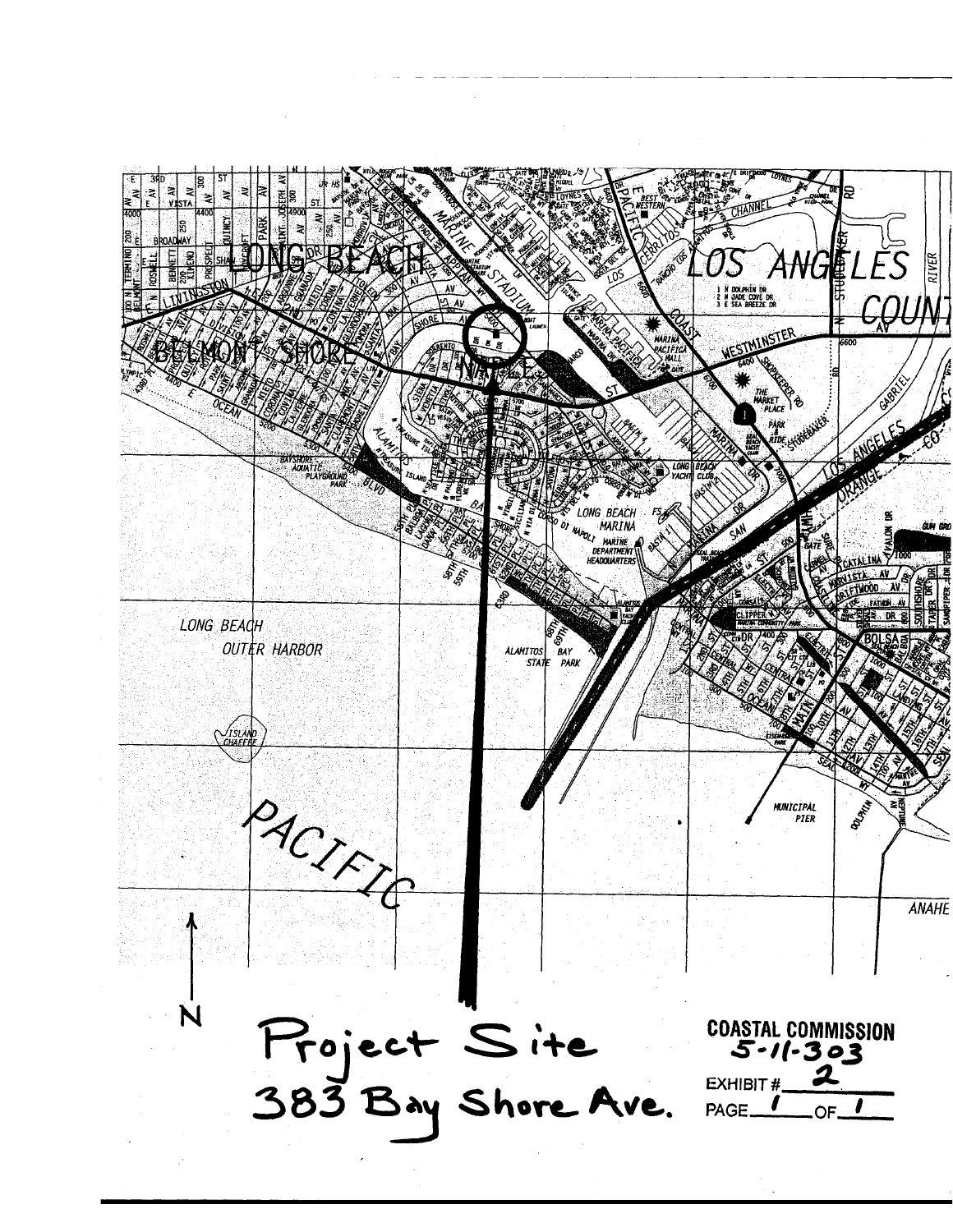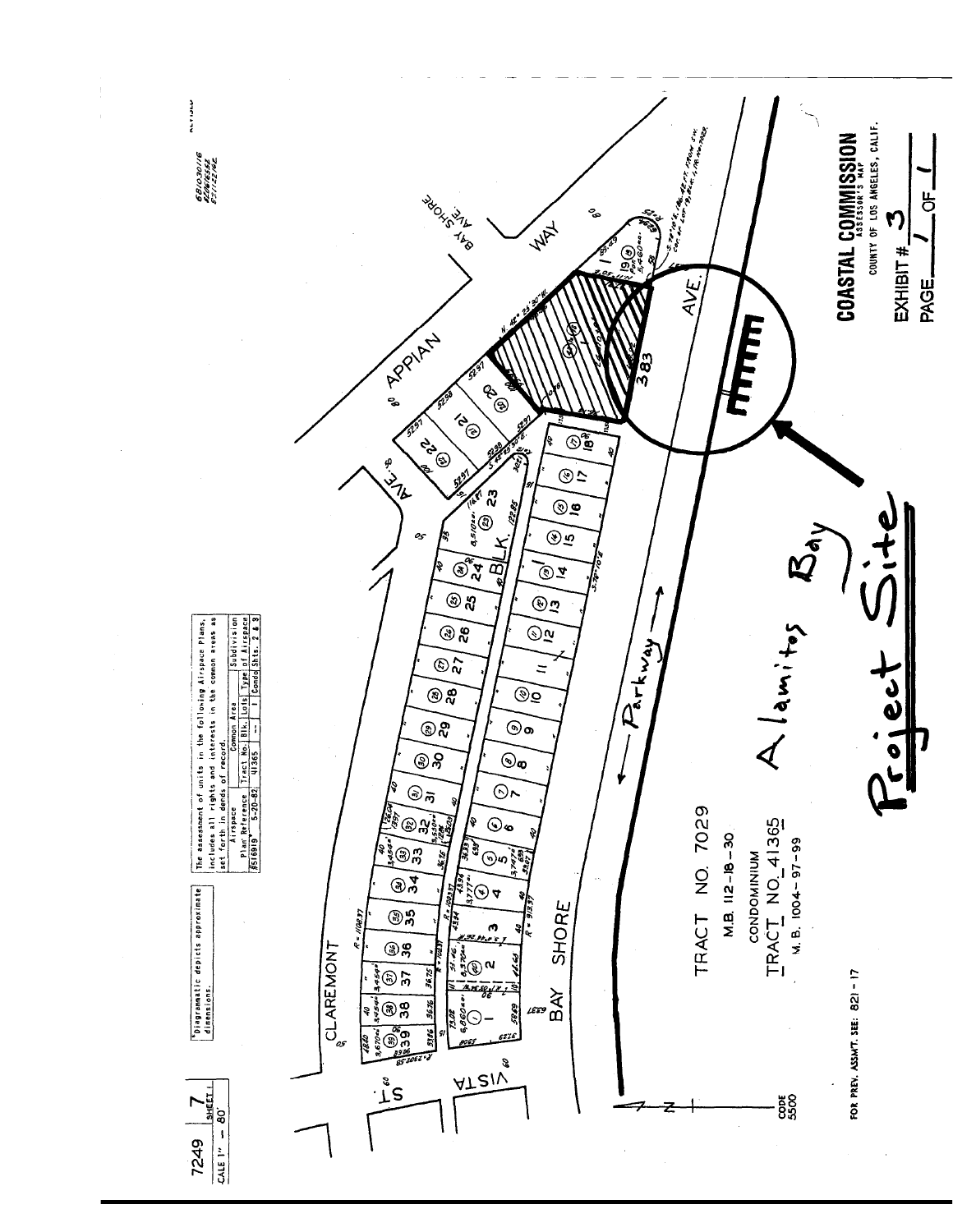